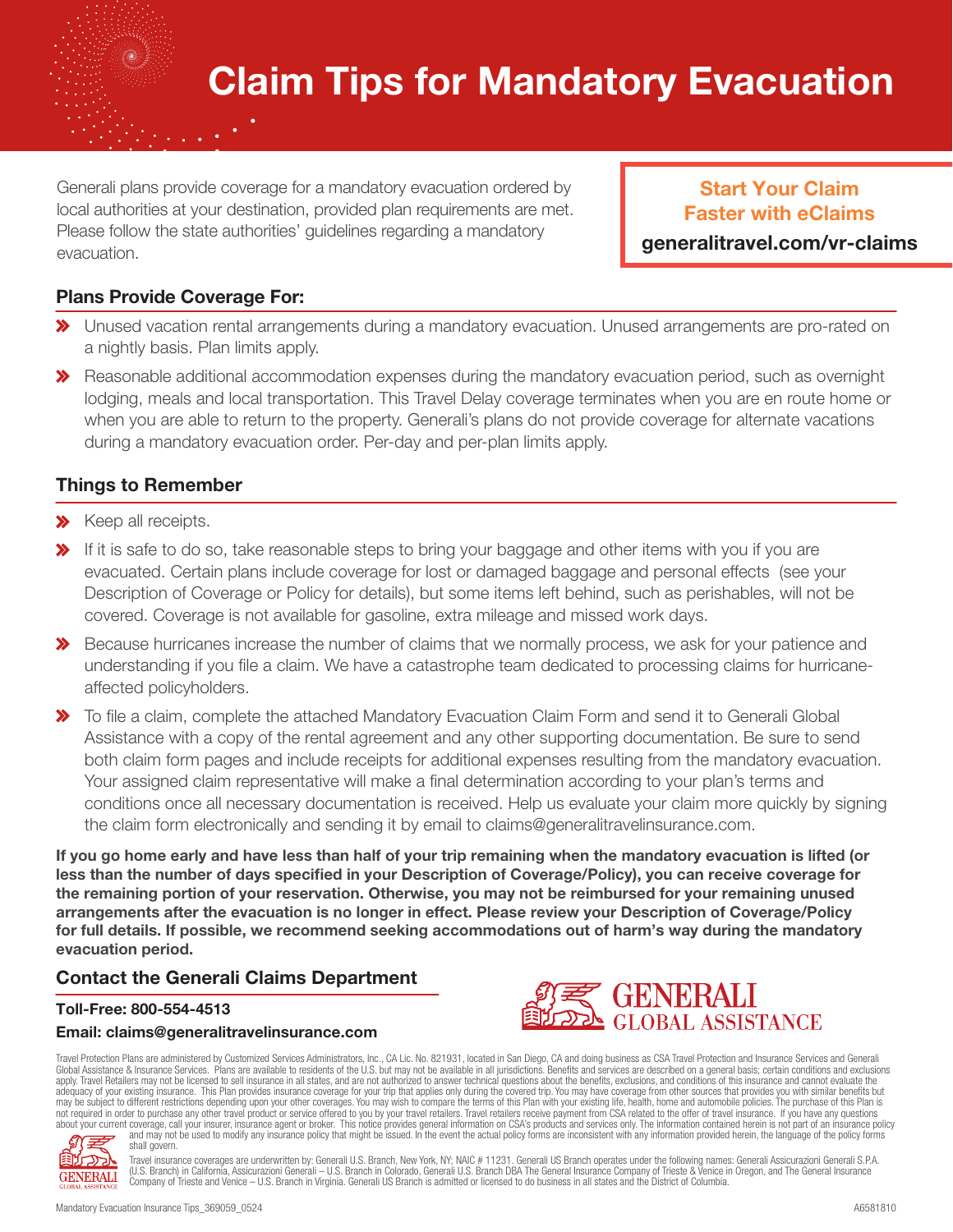

Dear Policyholder:

Please complete and sign the attached claim form. Additionally, the following items are needed in order to process your **Trip Cancellation** claim in the most efficient and expedient way possible.

What you should provide:

- Proof of your loss (documentation that will provide dates, circumstances, and verification of your loss);
- All original, unused, non-refundable tickets (including e-tickets). If they are not in your possession, please provide the contact information so we can retrieve them. If they are refundable, please return them to the supplier for refund processing and advise if there are penalties;
- Actual proof of payment for your trip, such as credit card statements or copies of front and back of cancelled checks. **Invoices will not be accepted as actual** proof of payment;
- Proof of refunds received, such as credit card statements or copies of the front of checks;
- Proof of age for all parties making a claim, such as copies of driver's licenses or passports. If any parties are minors, please provide the names and addresses of their parents or legal guardians. If multiple parties are making a claim, please state their relationship to one another;
- All invoices and itineraries or a copy of the reservation confirmation;
- All carrier and supplier cancellation policies (schedule of penalties) that applied to your trip;
- Please note: if you are emailing your claim, our system does not accept files over 10MB in size.

#### EACH PARTY MAKING A CLAIM MUST SIGN THE COMPLETED CLAIM FORM.

Written proof of loss must be sent to us within 90 days after the date the loss occurs. We will not reduce or deny a claim if it was not reasonably possible to give us written proof of loss within the time allowed. In any event, you must give us written proof of loss within twelve (12) months after the date the loss occurs unless you are medically or legally incapacitated.

#### PLEASE ENSURE THAT YOU HAVE NOTIFIED YOUR TRAVEL AGENT OR SUPPLIER OF YOUR CANCELLATION.

Thank you. Should you have any questions, please call us at (800) 541-3522.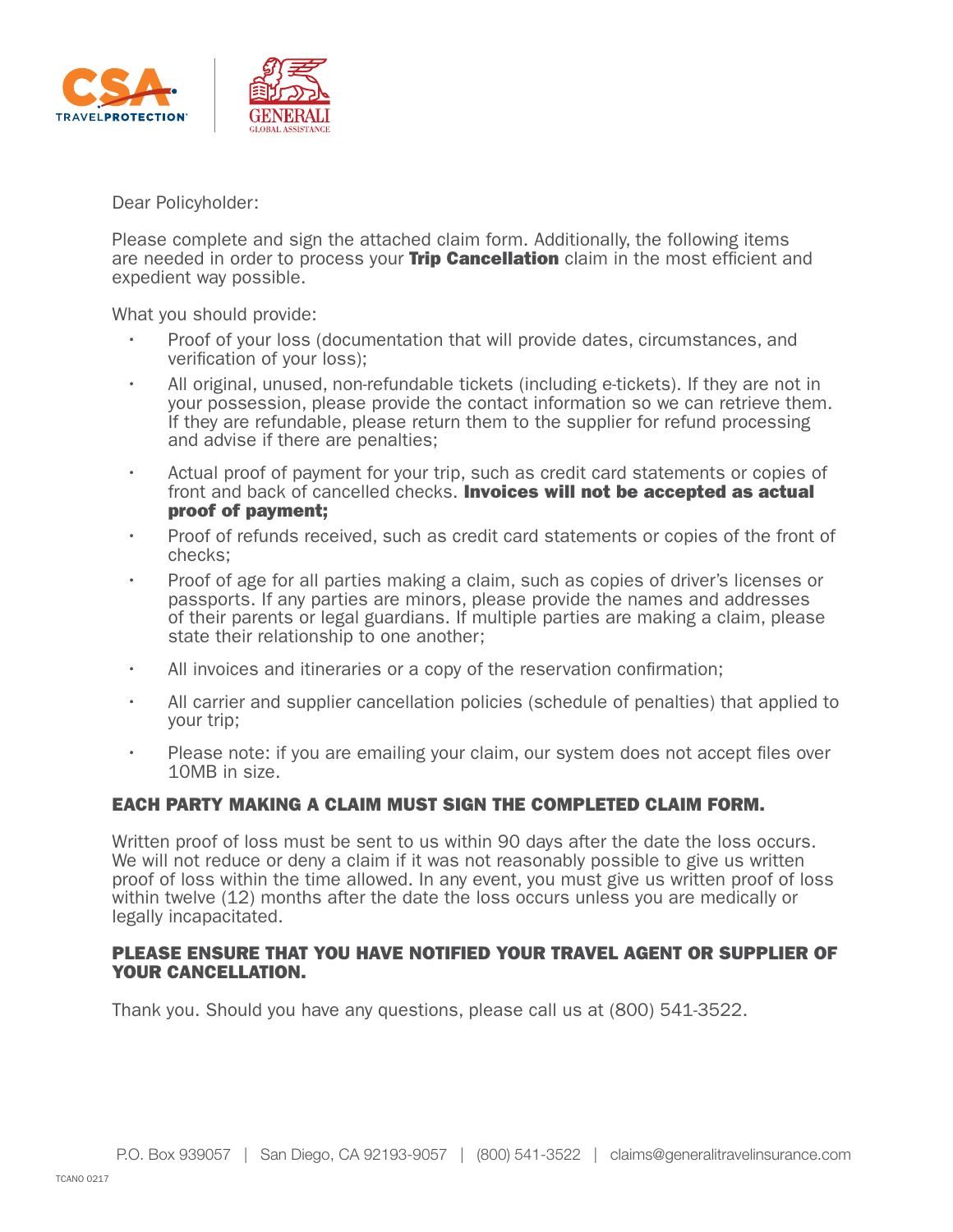



## MANDATORY EVACUATION CLAIM FORM

#### INSURED INFORMATION

|  |  | NAME OF GUEST/TENANT |
|--|--|----------------------|
|  |  |                      |

| <b>MAILING ADDRESS</b>                                                          |                                                                 | <b>CITY</b>                              | <b>STATE</b>          | ZIP CODE |  |
|---------------------------------------------------------------------------------|-----------------------------------------------------------------|------------------------------------------|-----------------------|----------|--|
| HOME/CELL PHONE<br><b>BUSINESS PHONE</b>                                        |                                                                 | <b>E-MAIL ADDRESS</b>                    |                       |          |  |
| PLAN CODE NUMBER (OBTAIN FROM FRONT OF DESCRIPTION OF COVERAGE OR POLICY)       |                                                                 | NUMBER OF PEOPLE IN YOUR TRAVELING PARTY |                       |          |  |
| <b>TRAVEL INFORMATION</b>                                                       |                                                                 |                                          |                       |          |  |
| NAME OF RENTAL PROPERTY COMPANY                                                 |                                                                 | PROPERTY/HOME NAME                       |                       |          |  |
| PHONE                                                                           |                                                                 | RESERVATION CONFIRMATION NUMBER          | <b>UNIT NUMBER</b>    |          |  |
| SCHEDULED ARRIVAL DATE                                                          |                                                                 | SCHEDULED DEPARTURE DATE                 |                       |          |  |
| DATE INSURANCE WAS PURCHASED                                                    |                                                                 | MANDATORY EVACUATION ORDERED BY          |                       |          |  |
| IF YES, HOME NAME<br>WERE YOU MOVED TO ANOTHER HOME?<br>$\Box$ YES<br>$\Box$ NO |                                                                 | <b>ACTUAL ARRIVAL DATE</b>               | ACTUAL DEPARTURE DATE |          |  |
| DID YOU RETURN TO THE PROPERTY?<br>$\Box$ NO<br>$\Box$ YES                      | IF YES, WAS THE PROPERTY ACCESSIBLE?<br>$\Box$ YES<br>$\Box$ NO | DATE RETURNED TO THE PROPERTY            |                       |          |  |
| WHAT ARE YOU CLAIMING?                                                          |                                                                 |                                          |                       |          |  |
| TRIP CANCELLATION (YOU COULD NOT GET TO YOUR RENTAL)                            |                                                                 | DATE OF MANDATORY EVACUATION             |                       |          |  |
| TRIP INTERRUPTION (A MANDATORY EVACUATION OCCURRED DURING YOUR STAY)            |                                                                 | DATE OF MANDATORY EVACUATION             |                       |          |  |
| TRAVEL DELAY (YOUR TRIP WAS DELAYED DUE TO MANDATORY EVACUATION ORDER)          |                                                                 | DATE OF MANDATORY EVACUATION             |                       |          |  |

PLEASE PROVIDE PROOF OF PAYMENT FOR ANY ADDITIONAL EXPENSES INCURRED AND AN ITEMIZED FINAL COPY OF THE RENTAL AGREEMENT

| <b>ITEMS AND AMOUNTS CLAIMED</b>                                  |                |  |  |  |  |
|-------------------------------------------------------------------|----------------|--|--|--|--|
| DESCRIPTION                                                       | AMOUNT CLAIMED |  |  |  |  |
|                                                                   |                |  |  |  |  |
|                                                                   |                |  |  |  |  |
|                                                                   |                |  |  |  |  |
|                                                                   |                |  |  |  |  |
|                                                                   |                |  |  |  |  |
|                                                                   |                |  |  |  |  |
|                                                                   | TOTAL \$       |  |  |  |  |
| IMPORTANT: PLEASE PROVIDE PROOF OF PAYMENT FOR ALL ITEMS CLAIMED. |                |  |  |  |  |
| HAVE YOU RECEIVED ANY OTHER REFUNDS?<br>PLEASE LIST               |                |  |  |  |  |
| $\Box$ YES<br>$\Box$ NO                                           |                |  |  |  |  |

### PLEASE COMPLETE OTHER SIDE

GENERALI GLOBAL ASSISTANCE · P.O. BOX 939057 · SAN DIEGO, CA 92193-9057 · PHONE (800) 541-3522 · FAX (877) 300-8670